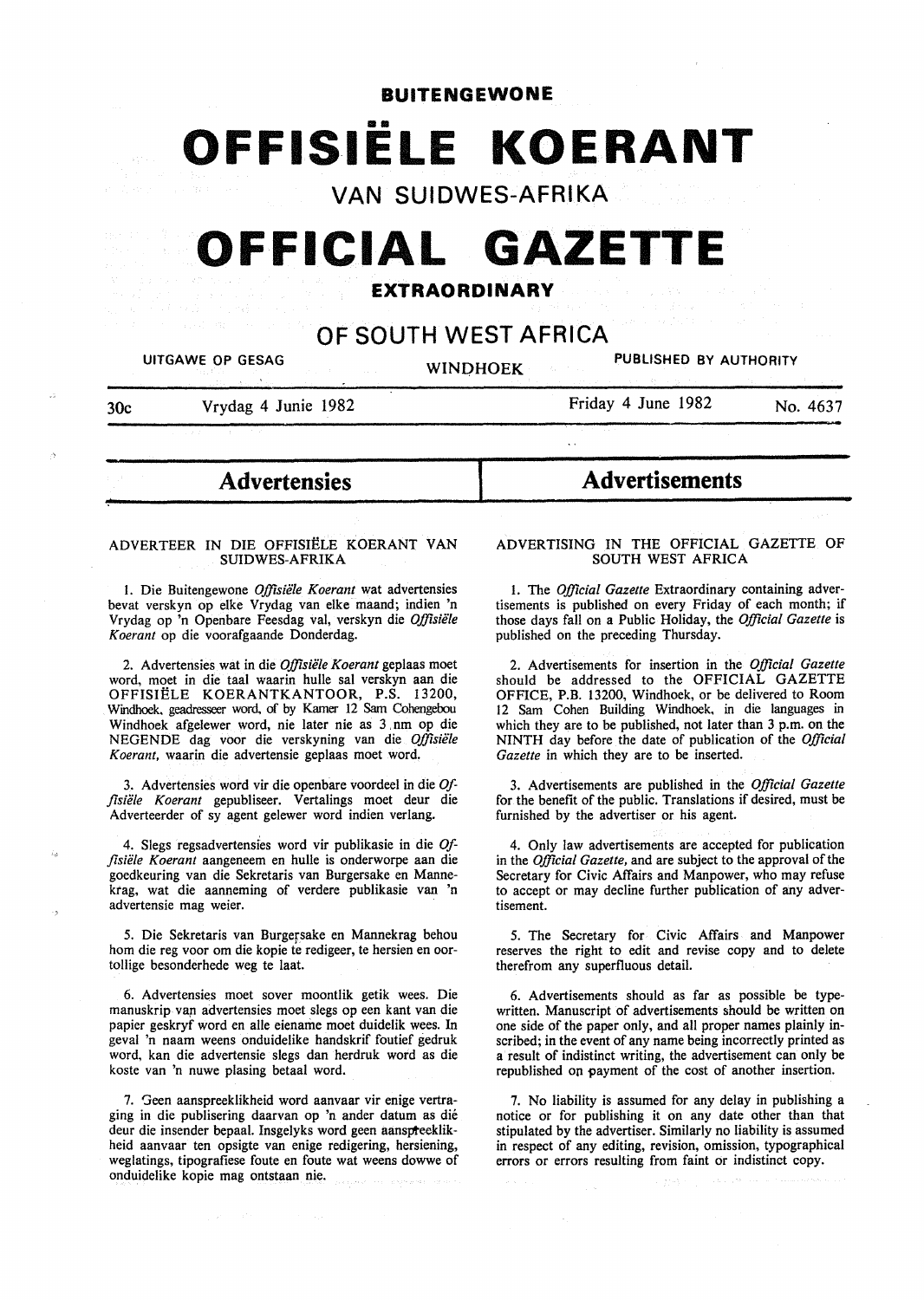8. Die insender word aanspreeklik gehou vir enige skadevergoeding en koste wat voortvloei uit enige aksie wat weens die publisering, hetsy met of sonder enige weglating, foute, onduidelikhede of in watter vorm ookal, van 'n kennisgewing teen die Administrateur-generaal ingestel word.

9. Die jaarlikse intekengeld op die *Ojftsiifle Koerant* is Rl2,50 posvry in hierdie Gebied en die Republiek van Suid-Afrika, verkrygbaar by die here Swapers Beperk, Posbus 56, Windhoek. Oorsese intekenaars moet posgeld vooruitbetaal. Enkel eksemplare van die *Offisiifle Koerant* is verkrygbaar van die here Swapers Beperk, Posbus 56, Windhoek, teen 30c per eksemplaar. Eksemplare word vir slegs twee jaar in voorraad gehou.

10. Die koste vir die plasing van kennisgewings is soos volg en is betaalbaar by wyse van tjeks, wissels, pos- of geldorders:

#### LYS VAN VASTE TARIEWE

| Gestandaardiseerde kennisgewings<br>$\label{eq:1} \left[\hat{\gamma}_1,\hat{\gamma}_2,\hat{\gamma}_3,\hat{\gamma}_4\right]\hat{\zeta}_1\hat{\zeta}_2\hat{\zeta}_3\hat{\zeta}_4\hat{\zeta}_5\hat{\zeta}_6\hat{\zeta}_7\hat{\zeta}_8\hat{\zeta}_7\hat{\zeta}_8\hat{\zeta}_7\hat{\zeta}_8\hat{\zeta}_7\hat{\zeta}_8\hat{\zeta}_7\hat{\zeta}_8\hat{\zeta}_7\hat{\zeta}_8\hat{\zeta}_7\hat{\zeta}_7\hat{\zeta}_7\hat{\zeta}_7\hat{\zeta}_7\hat{\zeta}_7\hat{\zeta}_7\hat{\zeta}_7\hat{\$ | Tarief per   |
|-------------------------------------------------------------------------------------------------------------------------------------------------------------------------------------------------------------------------------------------------------------------------------------------------------------------------------------------------------------------------------------------------------------------------------------------------------------------------------------|--------------|
| ร (อ. ราววัลถีตระทั่ง คั<br>and the second control of the                                                                                                                                                                                                                                                                                                                                                                                                                           | plasing<br>R |
|                                                                                                                                                                                                                                                                                                                                                                                                                                                                                     | R3,25        |
| Aktes: Verlore dokumente                                                                                                                                                                                                                                                                                                                                                                                                                                                            | 6,00         |
|                                                                                                                                                                                                                                                                                                                                                                                                                                                                                     |              |
| Boedelwettekennisgewings: Vorms J.                                                                                                                                                                                                                                                                                                                                                                                                                                                  | 5,00         |
|                                                                                                                                                                                                                                                                                                                                                                                                                                                                                     | 2,00         |
| Derdeparty assuransie eise om skadevergoeding<br>Insolvensiewet en maatskappywettekennisge-                                                                                                                                                                                                                                                                                                                                                                                         | 2,50         |
| wings: J. 28, J. 29, Vorms 1 tot 9                                                                                                                                                                                                                                                                                                                                                                                                                                                  | 4,00         |
| L.W. - Vorms 2 en $6$ - bykomstige verkla-<br>rings volgens woordetaltabel, toegevoeg tot die<br>basiese tarief.                                                                                                                                                                                                                                                                                                                                                                    |              |
|                                                                                                                                                                                                                                                                                                                                                                                                                                                                                     |              |
| Naamsverandering (vier plasings)<br>Naturalisasiekennisgewings (insluitende 'n her-                                                                                                                                                                                                                                                                                                                                                                                                 | 25,00        |
|                                                                                                                                                                                                                                                                                                                                                                                                                                                                                     | 2,00         |
| Onopgeëiste geld - slegs in die buitengewone $Of$ -<br>fisiële Koerant, sluitingsdatum 15 Januarie (per in-                                                                                                                                                                                                                                                                                                                                                                         |              |
| skrywing van "naam, adres en bedrag")                                                                                                                                                                                                                                                                                                                                                                                                                                               | 0,80         |
|                                                                                                                                                                                                                                                                                                                                                                                                                                                                                     | 5,00         |
| Slumopruimingshofkennisgewings, per perseel                                                                                                                                                                                                                                                                                                                                                                                                                                         | 4,00         |
| Verlore lewensversekeringspolisse                                                                                                                                                                                                                                                                                                                                                                                                                                                   | 2.00         |
| Nie gestandaardiseerde kennisgewings                                                                                                                                                                                                                                                                                                                                                                                                                                                |              |
| Maatskappykennisgewings:                                                                                                                                                                                                                                                                                                                                                                                                                                                            |              |
| Kort kennisgewings: Vergaderings, besluite,<br>aanbod van skikking, omskepping van maat-<br>skappy, vrywillige likwidasies, ens.: sluiting van<br>oordrag van lederegisters en/of verklarings aan                                                                                                                                                                                                                                                                                   | 11,00        |
| Dranklisensie kennisgewings (in buitengewone Of-                                                                                                                                                                                                                                                                                                                                                                                                                                    |              |
| fisiële Koerante, t.w. Junie/Tvl. November/Kaap,<br>Januarie/OVS., April/Natal) per tweetalige aan-                                                                                                                                                                                                                                                                                                                                                                                 | 7,00         |
| Verklaring van dividende met profytstate, notas in-                                                                                                                                                                                                                                                                                                                                                                                                                                 | 25,00        |
| Lang kennisgewings: Oordragte, veranderings met<br>betrekking tot aandele of kapitaal, aflossings, be-<br>sluite, vrywillige likwidasies                                                                                                                                                                                                                                                                                                                                            | 37,00        |
| Handelsmerke in Suidwes-Afrika                                                                                                                                                                                                                                                                                                                                                                                                                                                      | 11,00        |
| Likwidateurs en ander aangesteldes se kennisge-                                                                                                                                                                                                                                                                                                                                                                                                                                     | 7.00         |

8. The advertiser will be held liable for all compensation and costs arising from any action which may be instituted against the Administrator-General as a result of the publication of a notice with or without any omission, errors, lack of clarity or in any form whatsoever.

9. The subscription for the *Official Gazette* is RI2,50 per annum, post free in this Territory and the Republic of South Africa, obtainable from Messrs. Swapers Limited, P.O. Box 56, Windhoek. Postage must be prepaid by overseas subscribers. Single copies of the *Official Gazette* may be obtained from Swapers Limited, P.O. Box 56, Windhoek, at the price of 30c per copy. Copies are kept in stock for only two years.

IO. The charge for the insertion of notices is as follows and is payable in the form of cheques, bills, postal or money orders:

#### LIST OF FIXED TARIFF RATES

| Sandardised notices                                                                                                                                                                           | Rate per       |
|-----------------------------------------------------------------------------------------------------------------------------------------------------------------------------------------------|----------------|
| alaa chaab A                                                                                                                                                                                  | insertion<br>R |
|                                                                                                                                                                                               | R3,25          |
|                                                                                                                                                                                               | 6,00           |
|                                                                                                                                                                                               | 5,00           |
| Administration of Estates Acts notices: Forms J.                                                                                                                                              |                |
| Third party insurance claims for ompensation                                                                                                                                                  | 2,00           |
| Insolvency Act and Company Acts notices: J. 28,                                                                                                                                               | 2,50           |
|                                                                                                                                                                                               | 4.00           |
| N.B. - Forms 2 and $6 - \frac{1}{4}$ dditional statements                                                                                                                                     |                |
| according to word count table, added to the                                                                                                                                                   |                |
| basic tariff.                                                                                                                                                                                 |                |
| Change of name (four insertions)                                                                                                                                                              |                |
| Naturalisation notices (including a reprint for the                                                                                                                                           | 25,00          |
|                                                                                                                                                                                               | 2.00           |
| Unclaimed moneys - only in the extraordinary                                                                                                                                                  |                |
| Official Gazette, closing date 15 January (per entry                                                                                                                                          |                |
| of "name, address and amount")                                                                                                                                                                | 0,80           |
|                                                                                                                                                                                               | 5,00           |
| Slum Clearance Court notices, per premises                                                                                                                                                    | 4,00           |
|                                                                                                                                                                                               | 2,00           |
| Non standardised notices                                                                                                                                                                      |                |
| 6 Staville Lida<br>Company notices:                                                                                                                                                           |                |
|                                                                                                                                                                                               |                |
| Short notices: Meetings, resolutions, offer of com-<br>promise, conversion of company, voluntary<br>windings-up; closing of transfer or members'<br>registers and/or declaration of dividends | 11,00          |
|                                                                                                                                                                                               |                |
| Liquor Licence notices (in extraordinary Gazettes,                                                                                                                                            |                |
| viz. June/Tvl. November/Cape, January/O.F.S.,                                                                                                                                                 |                |
| April/Natal), per bilingual application                                                                                                                                                       | 7,00           |
| Declaration of dividend with profit statements, in                                                                                                                                            | 25,00          |
| Long notices: Transfers, changes in respect of                                                                                                                                                |                |
| shares or capital, redemptions, resolutions, volun-                                                                                                                                           |                |
|                                                                                                                                                                                               | 37,00          |
| Trade marks in South West Africa                                                                                                                                                              | 11,00          |
| Liquidator's and other appointees' notices                                                                                                                                                    | 7,00           |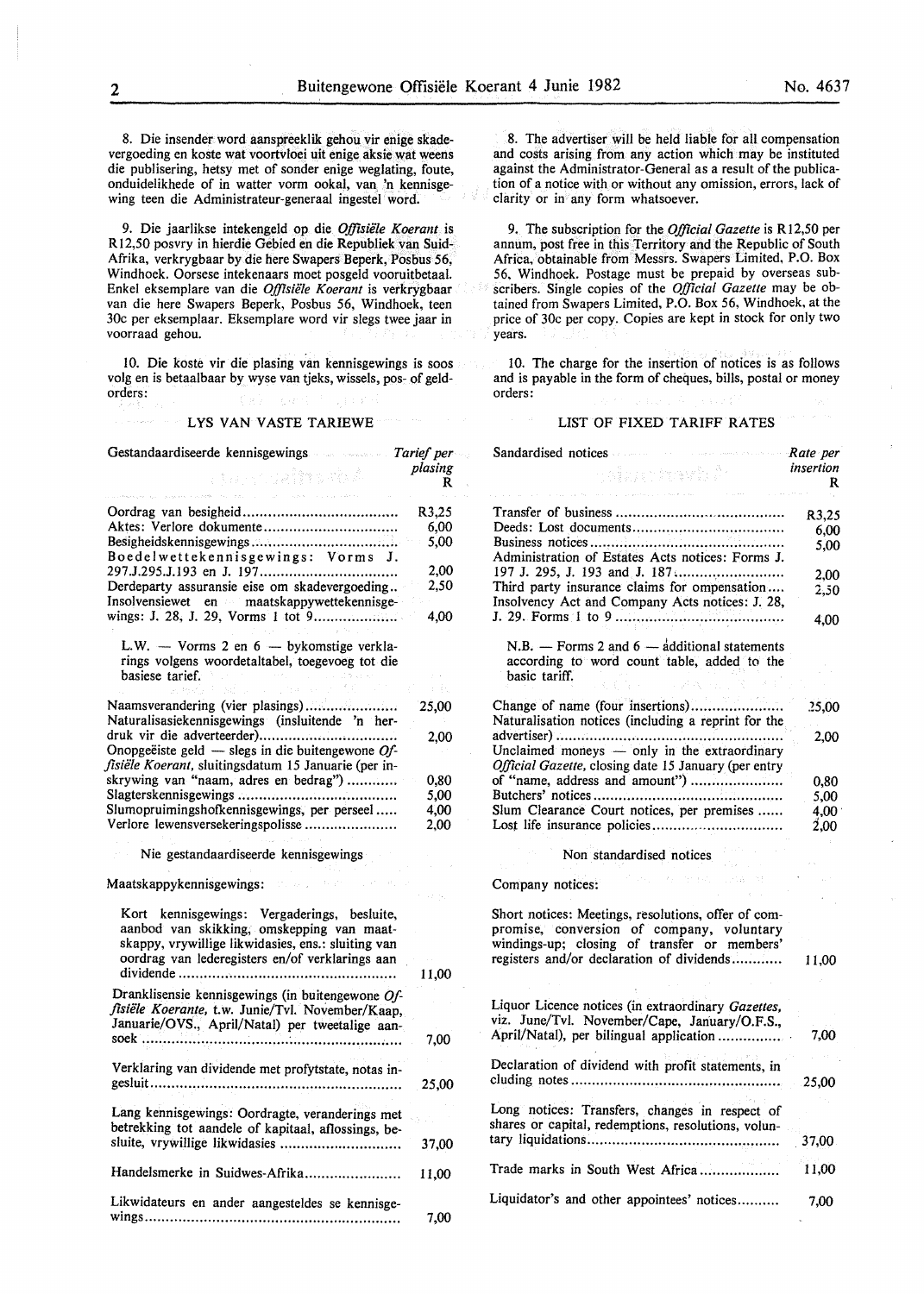Geregtelike en ander openbare verkope:

|                                        | 18.00 |
|----------------------------------------|-------|
| Openbare veilings, verkope en tenders: |       |
|                                        | 6.00  |
|                                        | 15.00 |
|                                        | 23,00 |

Orders van die Hof:

| Voorlopige en finale likwidasies of sekwestra- |       |
|------------------------------------------------|-------|
|                                                | 14.00 |
| Vertalings of veranderings in kapitaal, same-  |       |
|                                                | 37.00 |
| Geregtelike besture, kurator bonis en soort-   |       |
|                                                | 37,00 |
|                                                | 4.00  |
| Tersydestellings en afwysings van petisies (j. |       |
|                                                | 4,00  |
|                                                |       |

II. Die koste vir die plasing van advertensies, behalwe die kennisgewings wat in paragraaf 10 genoem word, is teen die tarief van 56c per em dubbelkolom. (Gedeeltes van 'n em moet as volle em bereken word).

12. Geen advertensie word geplaas nie tensy die koste vooruitbetaal is. Tjeks, wissels, pos- en geldorders moet aan die Sekretaris, Burgersake en Mannekrag betaalbaar gemaak word.

Vorm/Form J 187

# **LIKWIDASIE- EN· ·DISTRIBUSIEREKENING IN BESTORWE BOEDELS WAT TER INSAE**  LE

lngcvolgc artikcl 35(5) van Wet 66 van 1965. word hierby kcnnis gcgcc dat duplikate van die likwidasie- en distribusierekenings (cerste en finale, tensy anders vermeld) in die bocdcls hicrondcr vermeld. in die kantore van die Meesters en Landdroste soos vermcld en gcdurendc 'n tydpcrk van 21 dac (of kortcr of Ianger *indien spesiaal vermeld)* vanaf gcmcldc datums of vanaf datum van publikasie hiervan. as dit later is, ter insae lê van alle persone wat daarby belang hct.

lndicn binne genoemde tydperk geen bcswarc daarteen by die hctrokke Meesters ingedicn word nie. gaan die eksekuteurs oor tot die uitbetalings ingevolge gemelde rekenings.

444/81 - SCHRÖDER Anna Gertrud Schröder 980623 000 7 00 8 van Mariental Mariental Windhoek P.M. Oehl Posbus 3138, Windhoek.

58/82 - PICK Anna Catharina 100123-0013-00-2 Otjiwarongo Andries Jacobus Pick 09021-1010-00-3-2 Otjiwarongo Windhoek Barclays-Nasiona1e Bank Beperk Trustee-Tak Posbus 460, Windhoek.

533/81 - LOUW Martha Jacoba Margrietha 190703-0005-00-8 Windhoek Tweede Windhoek Barclays-Nasionale Bank Beperk Trustee-Tak Posbus 460, Windhoek.

409/81 - FOURIE Joseph Johannes 400503 5028 005 Drimiopsis Gerita Johanna Fourie 410122 01 0003 7 Gobabis Windhoek Barclays-Nasionale Bank Beperk Trustee-Tak Posbus 460, Windhoek.

Sales in execution and other public sales:

|                                     | 18.00 |
|-------------------------------------|-------|
| Public auctions, sales and tenders: |       |
|                                     | 6.00  |
|                                     | 15.00 |
|                                     | 23.00 |

Orders of the Court:

| Provisional and final liquidations or sequestra-                     |       |
|----------------------------------------------------------------------|-------|
|                                                                      | 14,00 |
| Reductions or changes in capital mergers, offer                      |       |
|                                                                      | 37,00 |
| Judicial managements, curator bonis and similar                      |       |
|                                                                      | 37,00 |
| Extension of return date $\dots \dots \dots \dots \dots \dots \dots$ | 4.00  |
| Supersessions and discharge of petitions (J.                         |       |
|                                                                      | 4.00  |

11. The charge for the insertion of advertisements other than the notices mentioned in paragraph 10 is at the rate of 56c per em double column. (Fractions of a em to be reckoned as a cm).

12. No advertisements are inserted unless the charge is prepaid. Cheques, drafts, postal orders or money orders must be made payable to the Secretary, Civil Affairs and Manpowers.

# **LIQUIDATION AND DISTRIBUTION ACCOUNTS IN DECEASED ESTATES LYING FOR INSPECTION**

In terms of section  $35(5)$  of Act 66 of 1965, notice is hereby given that copies of the liquidation and distribution accounts (first an final, *unless otherwise staled)* in the estates specified below will be open for the inspection of all persons interested therein for a period of 21 days (or shorter or longer if specially stated) from the date specified or from the date of publication hereof. whichever may be the later. and at the offices of the Masters and Magistrates as stated.

Should no objection thereto be lodged with the Masters concerned during the specified period. the executors will proceed to make payments in accordance with the accounts.

473/81 - MYBURGH Elizabeth Susanna 170416-0022- 00-6 Maltahohe Jacobus Abram Myburgh 150818-5010-00- 7 Maltahöhe Windhoek Barclays-Nasionale Bank Beperk Trustee-Tak Posbus 460 Windhoek.

410/81 - THERON Jacobus Cornelius Windhoek 160904 5007 009 Lampenstraat 98, Gobabis Volkskas Beperk Boedelafdeling Posbus 383 Pretoria.

357/80 EN 358/80 - VAN DER MERWE Nicolaas Gerhardus 370712 5002 003 en Mary Marcia 370816 0002 007 Okahandjaweg 70 Windhoek SWA Windhoek Johan Wilhelm Sonnekus Santamtrust Beperk Posbus 2413 Bloemfontein.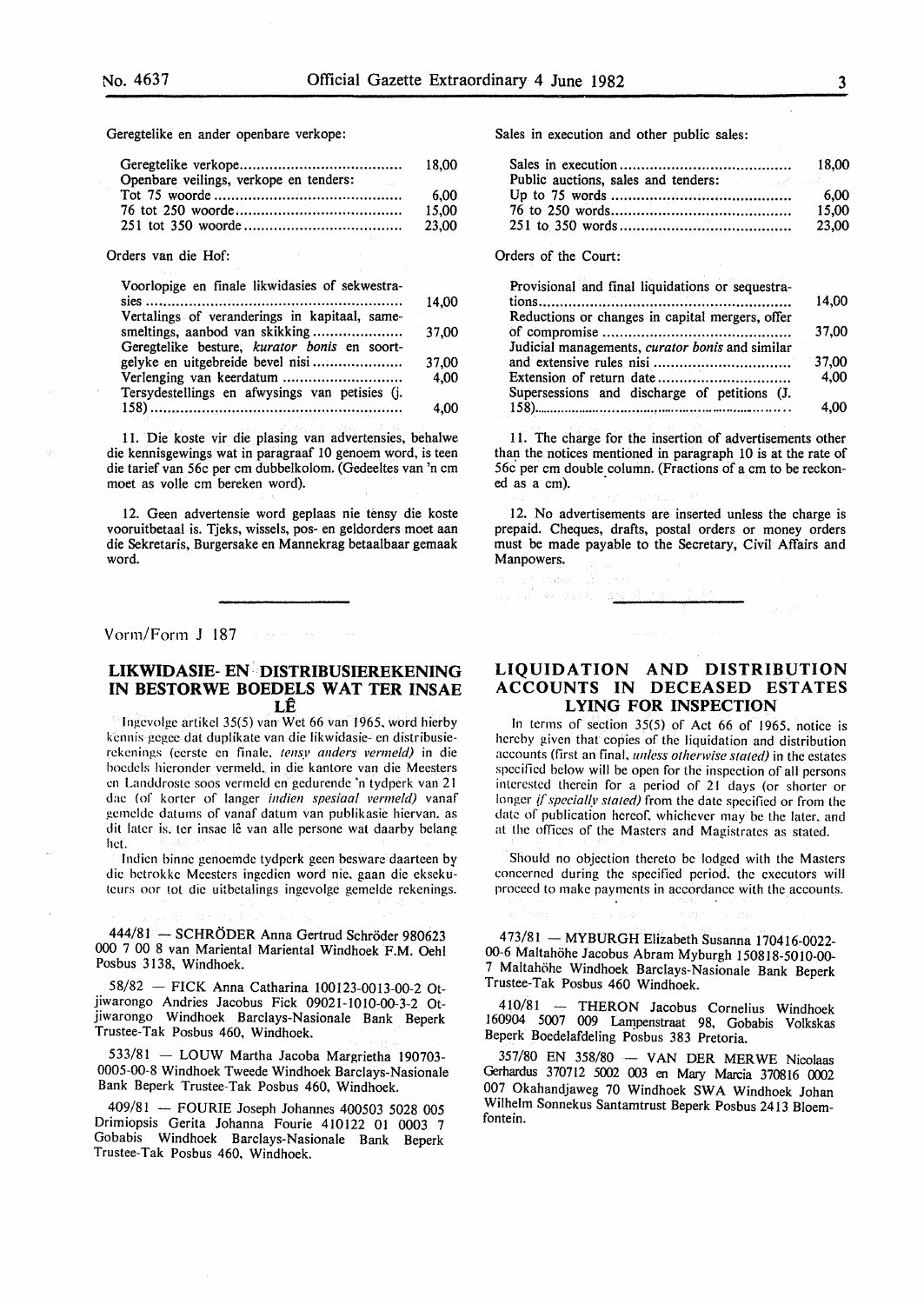Vorm/Form J 193

# **KENNISGEWING AAN KREDITEURE IN BESTORWE BOEDELS**

 $\Delta \sim 10^{11}$ 

 $\sim$   $\sim$ 

Aile persone wat vorderinge het teen die boedels hieronder vermeld. word hierby versoek om hul vorderinge by die hetrokke eksekuteurs en binne 'n tydperk van 30 dae (of andersins soos aangedui) gereken vanaf die datum van puhlikasie hiervan in.te !ewer. Die inligting word verstrek in die volgorde: Boedelnommer. familienaam en voorname. gehoortedatum. persoonsnommer. laaste datum. datum oorlede: nagelate eggenoot(note) se name. familienaam. geboortedatum en persoonsnommer; naam en adres van cksekuteurs of gemagtigde agent. tydperk toegelaat vir lewering van vorderings *indien anders as 30 dae.* 

166/82 - MARAIS Josef Benjamin Windhoek 24/07/1940 400724 5026 001 Langstraat 21, Mariental, S.W.A. 03/04/1982 Willielmina Hendrina Marais R H Meyeridricks Bestuurder Santamtrust Beperk Posbus 4333, Kaapstad. (Eksekuteur)

176/82 - BIDDULPH Burnett Percival Windhoek 4 Mei 1927 270504 0100 138 Pastoriestraat 556, keetmanshoop 7 Februarie 1982 R H Meyeridricks Bestuurder Santamtrust Beperk, Posbus 4333, Kaapstad 8000 (Eksekuteur)

185/82 - STEENKAMP Aletta Johanna Windhoek 3 Maart 1907 070303 0003 00 7 Blok B, Staatshospitaal Windhoek 20 April 1982 (Piet Botha) Bank Windhoek Beperk Posbus 2121, Windhoek.

Vorm/Form<sup>3</sup>4) masses and the second contribution

的复数形式 基因数

#### **LIKWIDASIE-, DISTRIBUSIE KQNTRIBUSIEREKENINGS GESEKWESTREERDE BOEDELS MAATSKAPPYE IN LIKWIDASIE OF**  IN **OF**

Ingevolge artikel 108 (2) van die Insolvensiewet, 1936, artikel 136 (2) van die Maatskappywet, 1926, en artikel 406 (3) van die Maatskappywet, 1973, word hierby kennis gegee dat die likwidasie-, distribusie- of kontribusierekenings in die boedels of die maatskappye, na gelang van die geval, hieronder vermeld ter insae van skuldeisers of kontribuante sal lê op die kantore van die Meesters en Landdroste daarin genoem, gedurende 'n tydperk van 14 dae, of die tydperk wat daarin vermeld is, vanaf die datum hieronder vermeld of vanaf die datum van publikasie hiervan, watter datum ok al die laaste is.

# **NOTICE TO CREDITORS IN DECEASED ESTATES**

All persons having claims against the estates mentioned below are hereby called upon to lodge their claims with the executors concerned, within 30 days (or otherwise as indicated) calculated from the date of publication hereof. The information is given in the following order: Estate numer. surname and christian names. date of birth. identity number. last address, date of death: surviving spouse's names. surname date of birth and identity number: name and address of executor or authorised agent. period allowed for lodgement of claims if *other than 30 days.* 

167/82 -DE VILLIERS Harold Christo Windhoek 21 Oktober 1925 251021 5019 00 7 Von Falckenhausenstraat 5, Pionierspark Windhoek 20 April 1982 Gisela Elsbeth de Villiers 3 November 1945 45ll03 0066 00 7 (Piet Botha) Bank Windhoek Beperk Posbus 2121, Windhoek.

184/82 - ASCHENBORN Gertrud Julie Luise Windhoek 19 Junie 1913 130619 0010 00 9 Lions Oue Tehuis Swakopmund 25 April 1982 (Piet Botha) Bank Windhoek Beperk Posbus 2121, Windhoek.

# **LIQUIDATION ACCOUNTS AND PLANS OF DISTRIBUTION OR SONTRIBUTION IN SEQUESTRATED COMPLANIES BEING WOUND UP**

 $\mathcal{F}_1$  , and  $\mathcal{F}_2$  , and

- 1977年の第1993年に、会社教育文化、中国の1997年の発行<br>- 2002年の大きな「高級の2003年後8月10日、18年<mark>期</mark>参与。

Pursuant to section 108 (2) of the Insolvency Act, 1936, section 136 (2) of the Companies Act, 1926, and section 406 (3) of the Companies Act, 1973, notice is hereby given that the liquidation account and plans of distribution or contribution in the estates or the companies mentioned below will lie open for inspection by creditors or contributories at the offices of the Masters and the Magistrates stated therein, for ' period of 14 days, of for such a period as stated therein, from the dates mentioned below or from the date of publication hereof, whichever may be the later date.

W15/81 - GRANITE MINING CONTRACTORS (NAMIBIA) (PTY) LTD (IN LIQUIDATION) First and Final Liquidation and Distribution Account At the Offices of the Master of the Supreme Court in Windhoek for a period of 14 days as from 4th June 1982.Secutiry Trust SWA (Pty) Ltd P 0 Box 3599 Windhoek 9000.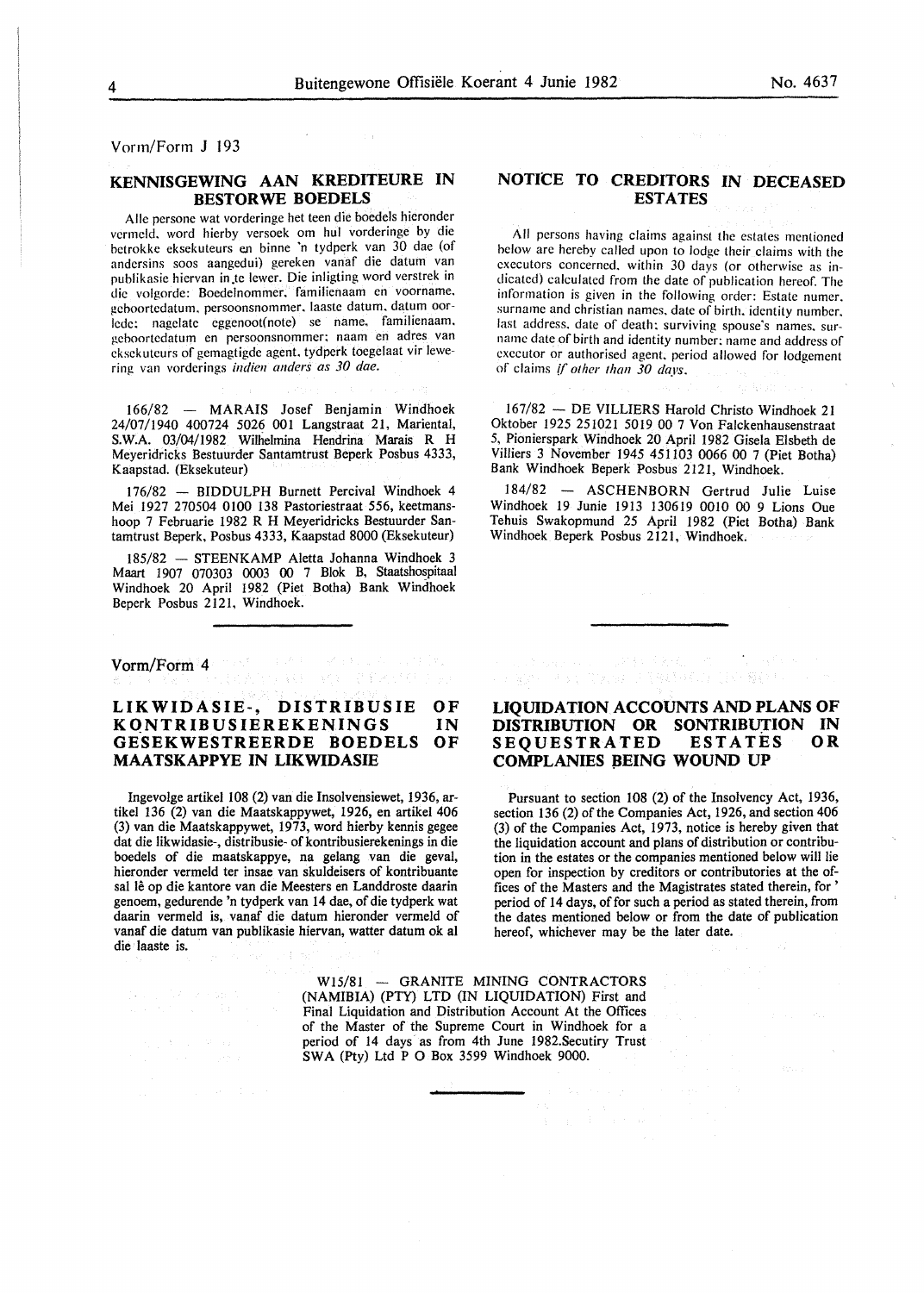Vorm/Form 519

## **LIKWIDASIE EN DISTRIBUSIEREKENING IN BESTORWE BOEDEL WAT TER INSAE LE**

lngevolgc artikel 35 (5) van Wet 66 van 1965 word hierby kcnnis gegee dat die likwidasic- en distribusierckening in die Boedcl in die Bylae vermcld in die kantore van die Meester van die Hooggcregshof en Landdros soos vermeld vir 'n tydpcrk van 21 dae vanaf die datum van publikasie hicrvan (of andersins soos aangedui) ter insae sal lê vir alle persone wat daarby belang het.

lndien geen besware daartcen by die Meester binne die gemelde tydperk ingedicn word nic, sal die eksekutcur tot uitbetaling daarvolgens oorgaan.

137/82 - KIRSTEN Hermanus Izak Johannes 070920 5008 002 Aranos Eerste en Finale Likwidasie en Distribusierekening Kirsten (Geb. Smit) Aletta Maria Johanna 4/6/1982 Windhoek Aranos Standard Bank SWA LTD. Trustee Branch P 0 Box 2164 Windhoek 9000.

## Vorm/Form 3

# **VERLENGING VAN TERMYN VIR INDIENING VAN LIKWIDASIE-, DISTRIBUSIE- OF KONTRI-BUSIEREKENINGS IN GESEK-**<br>WESTREERDE BOEDELS OF WESTREERDE **MAATSKAPPYE IN LIKWIDASIE**

lngevolge artikel 109(1) van die lnsolvensiewet, 1936, en artikel 135(1) (c) van die Maatskappywet, 1926, word hierby kennis gegee dat kurators of likwidateurs van die gesekwestreerde boedels of maatskappye in likwidasie, na gelang van die geval hieronder vermeld voomemens is om na afloop van 'n termyn van 14 dae vanaf die datum van die publikasie hiervan, die betrokke Meesters om 'n verlenging van die termyne hieronder genoem, vir die indiening van likwidasie-, distribusie- of kontribusierekenings te versoek.

# **LIQUIDATION AND DISTRIBUTION ACCOUNT IN DECEASED ESTATE LYING FOR INSPECTION**

In terms of section 35 (5) of Act 66 of 1965 notice is hereby given that the liquidation and distribution account in the Estate specified in the Schedule will be open for in the inspection of all persons interested therin for a period of 21 days from the date of publication hereof (or otherwise as indicated) at the offices of the Master of the Supreme Court and Magistrate. as stated.

Should no objection thereto be lodged with the Master during the specified period. the Executor will proceed to make payment in accordance therewith.

134/82 - COETZEE Daniel Johannes Francois 120508 5013 005 Grootfontein Eerste en Finale Likwidasie en Distribusierekening 4/6/1982 Windhoek Grootfontein Standard Bank SWA LTD. Trustee Branch P 0 Box 2164, Windhoek 9000.

# **EXTENSION OF TIME WITHIN WHICH TO LODGE LIQUIDATION ACCOUNTS AND PLANS OF DISTRIBUTION OR CONTRIBUTION IN SEQUESTRATED ESTATES OR COMPANIES BEING WOUND UP**

Pursuant to section 109(1) of the Insolvency Act, 1936, and section 135 (1) (c) of the Companies Act, 1926, notice is hereby given that after the expiration of a period of 14 days as from the date of publication hereof, it is the intention of the trustees or liquidators, as the case may be, of the sequestrated estates or companies being wound up mentioned below, to apply to the respective Masters for an extension of time, as specified below, within which to lodge liquidation accounts and plans of distribution or contribution.

W19/81 - SPANGENBERG Lodewikus Johannes Andreas Vaatz Appointment: 10/11/81 10 May 1982 Eight months.

# Vorm J 295

#### KURATORS EN VOOGDE : MEESTERS EN KENNISGEWINGS

lngevolge Artikel 75 van Wet 66 van 1965 word hierby kennis gegee, van die aanstelling van persone as kurators of voogde deur die Meesters, of van die beëindiging van aanstellings in sodanige hoedanigheid.

Die inligting word verstrek in die volgende: Nommer van saak, persoon onder kuratele, of minderjarige, en adres: naam en adres van kurator of voog; of aanstelling of beëindiging daarvan, en datum; Meester van die Hooggeregshof. SUIDWES-AFRIKA

 $324/81$  - LIEBENBERG Willem Marthinus p/a Plaas Hillendale, distrik Outjo Kurator Bonis - Philipus Cornelius Liebenberg p/a Posbus 3138, Windhoek Aanstelling - 29 April 1982 Meester van die Hooggeregshof, Windhoek.

#### KURATORS EN VOOGDE: MEESTERS SE KENNISGEWINGS

lngevolge Artikel 75 van Wet 66 van 1965 word hierby kennis gegee, van die aanstelling van persone as kurators of voogde deur die Meesters, of van die beëindiging van aanstellings in sodanige hoedanigheid.

Die inligting word verstrek in die volgende: Nommer van saak, persoon onder kuratele, of minderjarige, en adres; naam en adres van kurator of voog; of aanstelling of beëindiging daarvan, en datum; Meester van die Hooggeregshof. SUIDWES-AFRIKA

323/81 - LIEBENBERG Johannes Maree p/a Plaas Hillendale, distrik Outjo Kurator Bonis - Philipus Cornelius Liebenberg p/a Posbus 3138, Windhoek Aanstelling - 29 April 1982.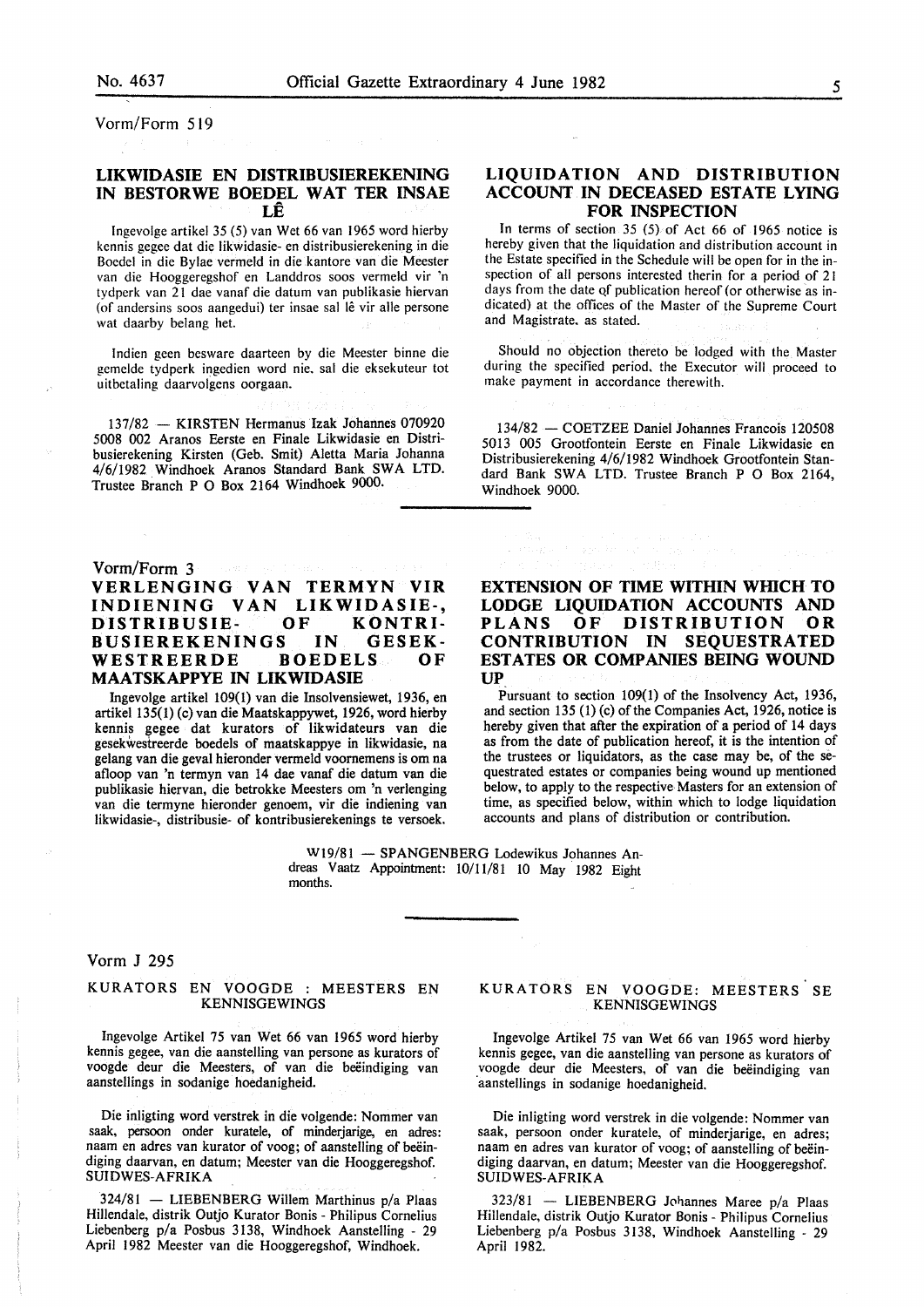NOTICE to All Credotirs

## of HOTEL ONDURI (PROPRIETARY) LIMITED

BE PLEASED TO TAKE NOTICE that an Application will be made to the Supreme Court of South West Africa on Friday 16 July 1982, at IOhOO or so soon thereafter as the matter may be heard, for an order in the following terms:

- (a) Setting aside the offer of compromise made by Mrs. H.W. Hildebrandt to the creditors of Hotel Onduri (Pty) Ltd in April 1978, (and amended in June 1978) and finally confirmed by order of the Supreme Court on the 15th day of June 1978;
- (b) Placing the company back into liquidation, by applying for a final winding-up order;
- (c) That the costs of the application be costs in the liquidation;
- (d) Further or alternative relief.

Copies of the entire application and supporting documents can be inspected at the offices of Attorney A Vaatz, 4th Floor SWA Building Society, Post Street, Windhoek.

You are entitled to appear at Court on the said date of the application, the 16 July 1982, and to oppose the application should you wish to do so.

#### DESMOND O'NEIL MATHEWS

Receiver in terms of the Offer of Compromise

3rd Floor SWA Building Society Building Post Straat Windhoek.

# KENNISGEWING VAN OORDRAG VAN BESIGHEID

KENNIS GESKIED HIERMEE dat 14 dae na publikasie hiervan aansoek gedoen sal word aan die Landdros Bethanien vir die oordrag van die Motorgaragelisensie tans gehou deur GERT ANDRIES JACOBUS JANSEN VAN VUUREN wie handel dryf onder die naam KRATZ BROERS ten opsigte van die perseel gelee te Erf. Nr. 198 Keetmanshoopstraat Bethanien aan en ten gunste van LESLIE McNEIL CAMPBELL wie voortaan besigheid sal dryf vir sy eie rekening onder die naam KRATZ BROERS ten opsigte van dieselfde perseel hierbo genoem.

GETEKEN te KEETMANSHOOP hierdie 17de dag van MEl 1982.

> LENTIN BOTMA & DE WAAL Prokureurs vir die partye Posbus 38 Keetmanshoop

IN THE SUPREME COURT OF SOUTH AFRICA

Case No. 52/82

# WINDHOEK, FRIDAY, 7 MAY 1982

#### BEFORE THE HONOURABLE MR. JUSTICE BADENHORST, JUDGE PRESIDENT

In the application of:

Ian Robert McLaren

and

Applicant

Respondent

#### D. & E. CONSTRUCTION (PTY) LTD. SOKOLIC BUILDING ROOM 11 JOHN MEINERTSTREET WINDHOEK. 9000

Upon the motion of Mr. Botha, Counsel for the Applicant, and upon reading the Notice of Motion and other documents filed of record;

#### IT IS ORDERED

- I. THAT the abovenamed Respondent Company be and is hereby placed under provisional liquidation;  $\therefore$
- 2. That a Rule nisi do hereby issue calling upon all persons concerned to show cause, if any, to this Court on FRIDAY, 11th JUNE, 1982 at IOhOO why the said Respondent Company should not be placed under final winding-up order; and
- 3. That service of this rule, be effected upon the Respondent Company at its registered Head Office and by publication of the Rule only, forthwith once in the Official Gazette, Windhoek Observer and "Die Republikein" newspapers.

BY ORDER OF THE COURT.

H. Peters REGISTRAR

(POWEL & S)

#### SUIDELIKE APTEEK (EIENDOMS) BEPERK (ONDER VRYWILLIGE LIKWIDASIE)

### AANSTELLING AS LIKWIDATEUR.

KENNIS WORD HIERMEE gegee dat ingevolge Artikel 375 (5) (b) van die Maatskappywet 1973 dat Mnr. H.J. Liebenberg van Posbus 566, Keetmanshoop aangestel is as Likwidateur van die bogemelde Maatskappy deur die Meester van die Hooggeregshof, Aanstellingsbrief No. W5/82 gedateer 10 Mei 1982.

> H.J. Liebenberg Posbus 566, 101 Sanlamgebou, Keetmanshoop